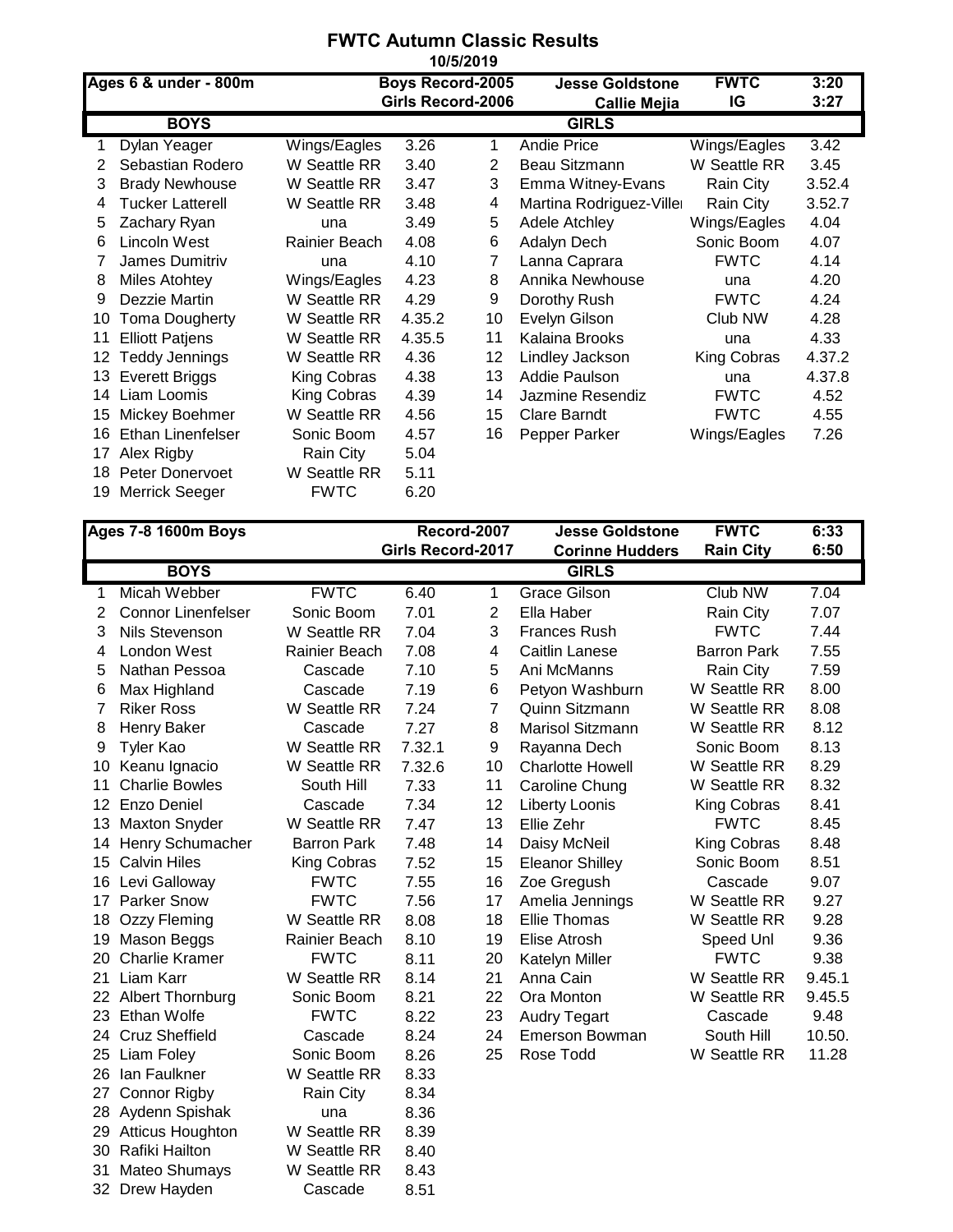|     | <b>Cascade Striders</b> | 37           |        |   |                        |    |
|-----|-------------------------|--------------|--------|---|------------------------|----|
| 1   | <b>West Seattle RR</b>  | 32           |        | 1 | <b>West Seattle RR</b> | 15 |
|     | <b>Boys Teams:</b>      | Pts.         |        |   | Girls Teams:           |    |
|     | 48 Kenny Cummings       | <b>FWTC</b>  | 11.22  |   |                        |    |
| 47  | Rithwick Karthikeyan    | Cascade      | 10.44  |   |                        |    |
|     | 46 Ajdin Turic          | King Cobras  | 10.34  |   |                        |    |
|     | 45 Finn Henderson       | W Seattle RR | 10.20  |   |                        |    |
|     | 44 Juan Francisco Jones | W Seattle RR | 10.12  |   |                        |    |
|     | 43 Mark Dooley Jr       | <b>FWTC</b>  | 9.51   |   |                        |    |
|     | 42 Ishara Thornburg     | Sonic Boom   | 9.49   |   |                        |    |
|     | 41 Peter Donkervoet     | W Seattle RR | 9.28   |   |                        |    |
| 40. | Neil Thomas             | Rain City    | 9.26   |   |                        |    |
|     | 39 Bennet Faulkner      | W Seattle RR | 9.23   |   |                        |    |
|     | 38 Henry Gutmann        | Rain City    | 9.08.9 |   |                        |    |
|     | 37 Kiptyn Larios        | <b>FWTC</b>  | 9.08.5 |   |                        |    |
|     | 36 Graham Hansen        | W Seattle RR | 9.06   |   |                        |    |
|     | 35 Roman Bazakas        | W Seattle RR | 9.01   |   |                        |    |
| 34  | Gunnar Benson           | W Seattle RR | 8.54   |   |                        |    |
|     | 33 Eli Biederman        | Rain City    | 8.53   |   |                        |    |

**FWTC 41**

|   | .טוווט ויטוווט         |    |
|---|------------------------|----|
| 1 | <b>West Seattle RR</b> | 15 |
|   |                        |    |
|   |                        |    |

|     | <b>Ages 9-10</b><br>3000m |                    | <b>Boys Record-2019</b> |                | <b>Henry Herb</b>      | <b>Rain City</b>   | 11:21   |
|-----|---------------------------|--------------------|-------------------------|----------------|------------------------|--------------------|---------|
|     |                           |                    | Girls Record-2019       |                | <b>Corinne Hudders</b> | <b>Rain City</b>   | 12:10   |
|     | <b>BOYS</b>               |                    |                         |                | <b>GIRLS</b>           |                    |         |
| 1   | <b>Henry Herb</b>         | <b>Rain City</b>   | 11.21                   | 1              | <b>Corinne Hudders</b> | <b>Rain City</b>   | 12.10   |
| 2   | <b>Zach Davis</b>         | Rain City          | 11.51                   | $\overline{c}$ | Gemma Caprara          | <b>FWTC</b>        | 12.27   |
| 3   | Thomas Ryan               | Cascade            | 12.19                   | 3              | Paetyn Price           | Wings/Eagles       | 12.41   |
| 4   | <b>Brooks Oliver</b>      | Rain City          | 12.23                   | 4              | Jordan Daligcon        | Rain City          | 12.43.2 |
| 5   | Jake Herb                 | Rain City          | 12.32                   | 5              | Emilia Rosauer         | Rain City          | 12.43.5 |
| 6   | Benjamin Kauppila         | Rain City          | 12.36                   | $6\phantom{1}$ | Weija Wu               | Cascade            | 12.55   |
| 7   | Luke Atchley              | Wings/Eagles       | 13.04                   | $\overline{7}$ | Kenzi Berwick          | South Hill         | 13.11   |
| 8   | Janek Gowans              | Rain City          | 13.10                   | 8              | Greta Dekoker          | Rain City          | 13.15   |
| 9   | Case Vanniel              | Rain City          | 13.16                   | 9              | Lilly Ledrum Fort      | Rain City          | 13.18   |
| 10  | Nico Bazakas              | W Seattle RR       | 13.25                   | 10             | <b>Avery Fuetes</b>    | Sonic Boom         | 13.22   |
| 11  | <b>Luke Slater</b>        | Sonic Boom         | 13.36                   | 11             | Lincoln Sitzmann       | W Seattle RR       | 13.30   |
| 12  | <b>Austin Hight</b>       | Rain City          | 13.56                   | 12             | Jasmine Johnson        | <b>FWTC</b>        | 13.37   |
| 13  | Nash Campbell             | Rain City          | 13.58                   | 13             | Karrin Weedon          | Sonic Boom         | 13.38   |
| 14  | James Baker               | Cascade            | 14.17                   | 14             | Elsa Linquist          | una                | 13.43   |
| 15  | Caleb McAdams             | Rain City          | 14.21                   | 15             | Lily Rodero            | W Seattle RR       | 13.44.1 |
| 16  | <b>Tennessee Cook</b>     | W Seattle RR       | 14.27                   | 16             | <b>Macy Powell</b>     | W Seattle RR       | 13.44.8 |
| 17  | Will Moir                 | W Seattle RR       | 14.28                   | 17             | Anna Haber             | Rain City          | 13.51   |
| 18  | Willy Du                  | Cascade            | 14.34                   | 18             | Amaya Snyder           | W Seattle RR       | 13.56   |
| 19  | <b>William Bigelow</b>    | Rain City          | 14.35                   | 19             | <b>Taitum Couch</b>    | <b>FWTC</b>        | 14.08   |
| 20  | Silas Phelps              | <b>FWTC</b>        | 14.38                   | 20             | <b>Emily Krot</b>      | <b>King Cobras</b> | 14.19   |
| 21  | Nery Lopez-Tapia          | <b>FWTC</b>        | 14.39                   | 21             | <b>Cailin Ross</b>     | W Seattle RR       | 14.21   |
| 22. | <b>Alazar Pavis</b>       | Rain City          | 14.41                   | 22             | <b>Emerson Stewart</b> | Rain City          | 14.26   |
| 23  | Jadon Cairus              | Rain City          | 14.42                   | 23             | <b>Makenzie Foree</b>  | <b>FWTC</b>        | 14.28   |
| 24  | <b>Quinnton Sing</b>      | <b>FWTC</b>        | 14.43                   | 24             | Catherine Harju        | <b>FWTC</b>        | 14.31   |
| 25  | Finn Bernson              | Rain City          | 14.49                   | 25             | <b>Harper Howell</b>   | W Seattle RR       | 14.42   |
| 26  | Jude Papineau             | W Seattle RR       | 14.51                   | 26             | <b>Emily Alexander</b> | Cascade            | 14.44   |
| 27  | <b>Callum Baker</b>       | Rain City          | 14.53                   | 27             | Madeline Chung         | W Seattle RR       | 14.53   |
| 28  | Matthew Zhang             | Cascade            | 14.54                   | 28             | Anastasia Corner       | Rain City          | 15.01   |
| 29  | <b>Cameron Barndt</b>     | <b>FWTC</b>        | 14.57                   | 29             | Sofia Busch            | Rain City          | 15.02   |
| 30  | <b>Edmund Faulkner</b>    | W Seattle RR       | 15.20                   | 30             | <b>Violet Carrel</b>   | Cascade            | 15.06   |
| 31  | <b>Richard Lailolais</b>  | King Cobras        | 15.24                   | 31             | Alex Yrguhartz         | Rain City          | 15.10   |
| 32  | Leo Miramontes            | <b>FWTC</b>        | 15.33                   | 32             | <b>Isabel Whitaker</b> | Sonic Boom         | 15.12   |
| 33  | Mayeul Thoams             | Rain City          | 15.34                   | 33             | Rees Hansen            | W Seattle RR       | 15.17   |
| 34  | Will Schumacher           | <b>Barron Park</b> | 15.40                   | 34             | <b>Esther Lorenze</b>  | Cascade            | 15.22   |
|     | 35 Hanissh Kethini        | Speed Unl          | 15.43                   | 35             | Leah Archer            | Cascade            | 15.34   |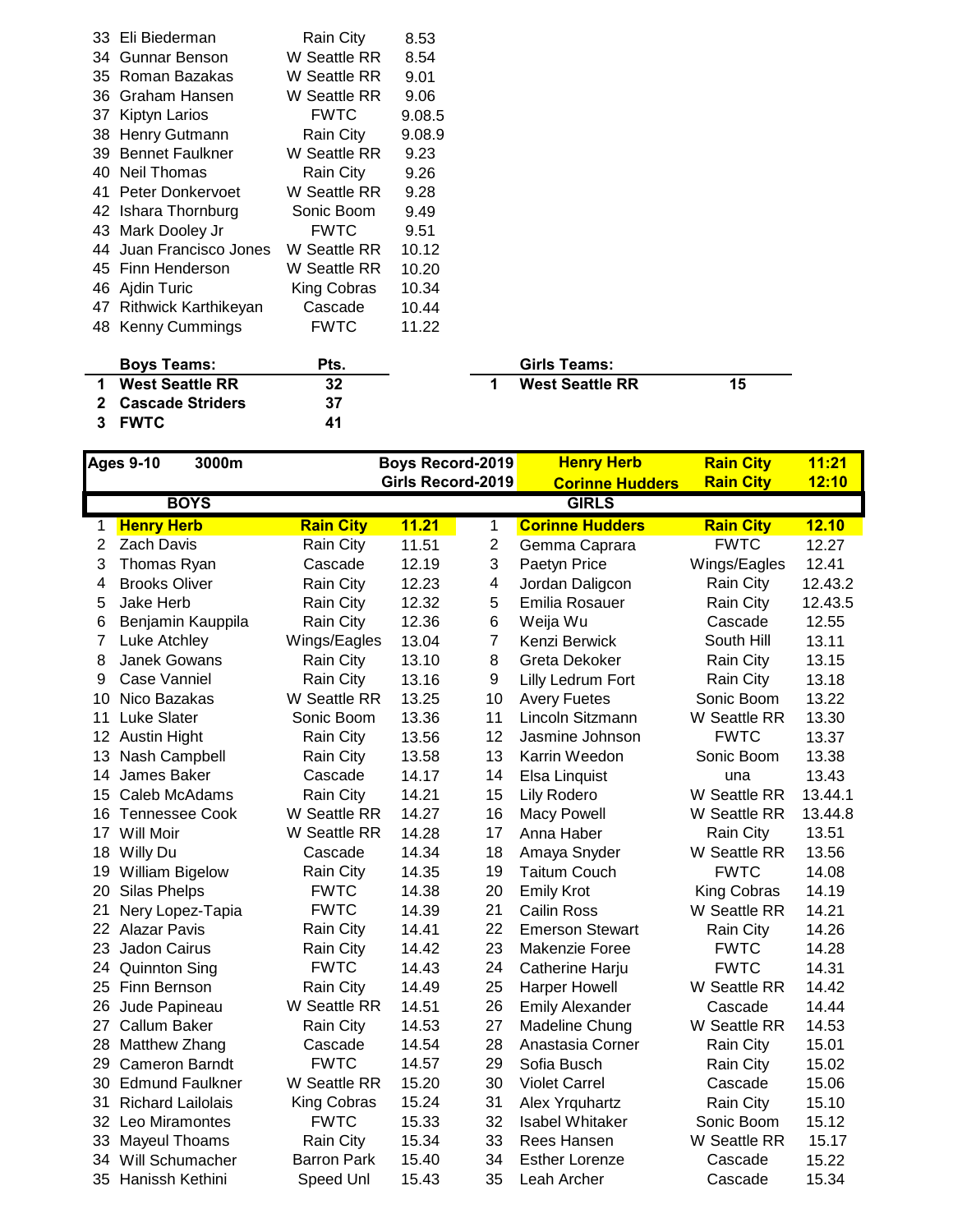|    | $A = 1$ Della Olfee Fierges | 40            |         | $\overline{1}$ $\overline{1}$ | DAIA OILLEILLANA        | O 4           |        |
|----|-----------------------------|---------------|---------|-------------------------------|-------------------------|---------------|--------|
|    | <b>Boys Teams:</b>          | Pts.          |         |                               | <b>Girls Teams:</b>     | Pts.          |        |
|    | 56 Michael Bruns            | King Cobras   | 22.15   |                               |                         |               |        |
|    | 55 Preston Liwanag          | Sonic Boom    | 20.15   |                               |                         |               |        |
|    | 54 Derry Fullerton-Burker   | Rain City     | 18.52   |                               |                         |               |        |
|    | 53 Parker Bell              | King Cobras   | 18.30   |                               |                         |               |        |
|    | 52 Peter Briggs             | Rainier Beach | 18.28   |                               |                         |               |        |
|    | 51 Henry O'Claire           | W Seattle RR  | 17.47   |                               |                         |               |        |
|    | 50 Jacksen Kramer           | <b>FWTC</b>   | 17.24   |                               |                         |               |        |
|    | 49 Ethan Mayachar           | Rain City     | 17.22   | 49                            | <b>Emilia Dougherty</b> | W Seattle RR  | 19.50  |
|    | 48 Liam Bedford             | W Seattle RR  | 17.15   | 48                            | Anna Bayless            | Sonic Boom    | 18.47  |
| 47 | Alex Hembrow                | W Seattle RR  | 16.50   | 47                            | Gaby Melendez           | W Seattle RR  | 18.06  |
|    | 46 Yotam Plinner            | Cascade       | 16.41.7 | 46                            | <b>Reyzel Press</b>     | Rain City     | 17.14  |
|    | 45 Kyle Hijinda             | Rain City     | 16.41.4 | 45                            | Taylor Hong             | W Seattle RR  | 16.46  |
|    | 44 Jasper Lee-Meyers        | Rainier Beach | 16.32   | 44                            | Madison Brown           | King Cobras   | 16.39  |
|    | 43 Henry Tegart             | Cascade       | 16.29   | 43                            | Madelyn Thomas          | W Seattle RR  | 16.35  |
| 42 | <b>Bailey Lindstrom</b>     | <b>FWTC</b>   | 16.26   | 42                            | Ryan Frisbie-Smith      | Rain City     | 16.24  |
|    | 41 Nico Watters             | <b>FWTC</b>   | 16.22   | 41                            | Gloria Shillib          | Rainier Beach | 16.22  |
| 40 | Jace Bowman                 | South Hill    | 16.06   | 40                            | Jessica Schlumpf        | <b>FWTC</b>   | 16.09  |
|    | 39 Sawyer Sullivan          | W Seattle RR  | 16.05   | 39                            | <b>Phoebe Austin</b>    | W Seattle RR  | 16.03. |
|    | 38 Quinn Bazakas            | W Seattle RR  | 15.53   | 38                            | Evelyne Ferguson        | King Cobras   | 16.03. |
| 37 | Corbin Bishop               | W Seattle RR  | 15.51   | 37                            | Abagail Lawson          | King Cobras   | 15.49  |
|    | 36 Roan LaFlamme            | W Seattle RR  | 15.49   | 36                            | Helena Mahrt            | W Seattle RR  | 15.38  |

| 36 Roan LaFlamme     | W Seattle RR  | 15.49   | 36 | Helena Mahrt            | W Seattle RR  | 15.38   |
|----------------------|---------------|---------|----|-------------------------|---------------|---------|
| 37 Corbin Bishop     | W Seattle RR  | 15.51   | 37 | Abagail Lawson          | King Cobras   | 15.49   |
| 38 Quinn Bazakas     | W Seattle RR  | 15.53   | 38 | Evelyne Ferguson        | King Cobras   | 16.03.2 |
| 39 Sawyer Sullivan   | W Seattle RR  | 16.05   | 39 | Phoebe Austin           | W Seattle RR  | 16.03.6 |
| 40 Jace Bowman       | South Hill    | 16.06   | 40 | Jessica Schlumpf        | <b>FWTC</b>   | 16.09   |
| 41 Nico Watters      | <b>FWTC</b>   | 16.22   | 41 | Gloria Shillib          | Rainier Beach | 16.22   |
| 42 Bailey Lindstrom  | <b>FWTC</b>   | 16.26   | 42 | Ryan Frisbie-Smith      | Rain City     | 16.24   |
| 43 Henry Tegart      | Cascade       | 16.29   | 43 | Madelyn Thomas          | W Seattle RR  | 16.35   |
| 44 Jasper Lee-Meyers | Rainier Beach | 16.32   | 44 | <b>Madison Brown</b>    | King Cobras   | 16.39   |
| 45 Kyle Hijinda      | Rain City     | 16.41.4 | 45 | Taylor Hong             | W Seattle RR  | 16.46   |
| 46 Yotam Plinner     | Cascade       | 16.41.7 | 46 | <b>Reyzel Press</b>     | Rain City     | 17.14   |
| 47 Alex Hembrow      | W Seattle RR  | 16.50   | 47 | Gaby Melendez           | W Seattle RR  | 18.06   |
| 48 Liam Bedford      | W Seattle RR  | 17.15   | 48 | Anna Bayless            | Sonic Boom    | 18.47   |
| 49 Ethan Mayachar    | Rain City     | 17.22   | 49 | <b>Emilia Dougherty</b> | W Seattle RR  | 19.50   |
|                      |               |         |    |                         |               |         |

| <b>Boys Teams:</b>          | Pts. |     | Girls Teams:            | Pts.  |  |
|-----------------------------|------|-----|-------------------------|-------|--|
| <b>1st Rain City Flyers</b> | 18   | 1st | <b>Rain City Flyers</b> | 21    |  |
| 2nd Cascade Striders        | 58   | 2nd | <b>West Seattle RR</b>  | $55*$ |  |
| 3rd West Seattle RR         | 59   | 3rd | <b>FWTC</b>             | 55    |  |
| 4th FWTC                    | 75   | 4th | <b>Cascade Striders</b> | 79    |  |

\* higher placed 5th runner breaks tie

|    | <b>Ages 11-12</b>        | 3000m        |         | Boys Record-2013         | Joseph Waskom           | <b>Speed Unl</b> | 10:17 |
|----|--------------------------|--------------|---------|--------------------------|-------------------------|------------------|-------|
|    |                          |              |         | <b>Girls Record-2011</b> | <b>Sophie Cantine</b>   | <b>Speed Unl</b> | 11:06 |
|    | <b>BOYS</b>              |              |         |                          | <b>GIRLS</b>            |                  |       |
| 1  | <b>Quinten Brooks</b>    | Speed Unl    | 11.28   | $\mathbf{1}$             | Vala Borgelt            | Sonic Boom       | 12.38 |
| 2  | Ethan Urquhartz          | Rain City    | 11.34   | $\overline{2}$           | Netra Anand             | Cascade          | 12.43 |
| 3  | <b>Ashton Berwick</b>    | South Hill   | 11.35   | 3                        | Mio Masunaga            | Club NW          | 12.46 |
| 4  | Cole Mills               | Cascade      | 11.45   | 4                        | Sarah Lindquist         | Rain City        | 12.50 |
| 5  | Drew Kolenski            | Rain City    | 12.00   | 5                        | Elle Papineau           | W Seattle RR     | 12.53 |
| 6  | Max Billett              | Rain City    | 12.08   | 6                        | <b>Mesafint Englert</b> | <b>FWTC</b>      | 12.55 |
| 7  | <b>Huston Campbell</b>   | Rain City    | 12.10   | 7                        | Amelia Ryan             | Cascade          | 13.17 |
| 8  | Davis Kelsey             | Cascade      | 12.16   | 8                        | Anna Lendrum Forst      | Rain City        | 13.22 |
| 9  | Jaxon Sheffield          | Cascade      | 12.20   | 9                        | Dalia Kinhan            | Rain City        | 13.23 |
| 10 | Dawson Berwick           | South Hill   | 12.26   | 10                       | <b>Tegan Holme</b>      | <b>FWTc</b>      | 13.29 |
| 11 | <b>William Leonard</b>   | Cascade      | 12.27   | 11                       | Savannah Elger          | W Seattle RR     | 13.41 |
| 12 | Noam Rafalovich          | Cascade      | 12.30.3 | 12                       | Rosa VanNiel            | Rain City        | 13.42 |
| 13 | Caden Armes              | Rain City    | 12.30.8 | 13                       | <b>Ariel Katsel</b>     | South Hill       | 13.46 |
| 14 | <b>Brock Reade</b>       | <b>FWTC</b>  | 12.31   | 14                       | Elena Latterell         | W Seattle RR     | 13.48 |
| 15 | Ronan Barringer          | <b>FWTC</b>  | 12.35   | 15                       | <b>Piper Russell</b>    | <b>FWTC</b>      | 13.49 |
| 16 | <b>Alex Miramontes</b>   | <b>FWTC</b>  | 12.37   | 16                       | Addison Washburn        | W Seattle RR     | 13.50 |
| 17 | Levi Hanscom             | Rain City    | 12.39   | 17                       | Anna Kwok               | Rain City        | 13.58 |
| 18 | Rodrigo Montano          | Cascade      | 12.41.4 | 18                       | Dasia Phelps            | <b>FWTc</b>      | 14.00 |
| 19 | <b>Jack Punke</b>        | Speed Unl    | 12.41.9 | 19                       | Lilly O'Claire          | W Seattle RR     | 14.05 |
| 20 | CJ Loomis                | King Cobras  | 12.44.4 | 20                       | Sonya Carter            | Rain City        | 14.17 |
| 21 | <b>Tamir Stern</b>       | Cascade      | 12.44.7 | 21                       | Kimberly Zhao           | Cascade          | 14.21 |
| 22 | Geron White              | <b>FWTC</b>  | 12.45   | 22                       | Dahlia Parekh           | Cascade          | 14.26 |
| 23 | <b>William Frederick</b> | W Seattle RR | 12.49   | 23                       | Lucy Minnig             | W Seattle RR     | 14.30 |
| 24 | Jude Dooley              | <b>FWTC</b>  | 12.55   | 24                       | <b>Quincy Davis</b>     | Cascade          | 14.32 |
| 25 | Asher Lee                | Cascade      | 13.01   | 25                       | Naomi Lorenz            | Cascade          | 14.39 |
| 26 | <b>Cole Shilley</b>      | Sonic Boom   | 13.04   | 26                       | Mylle Seeger            | <b>FWTC</b>      | 15.01 |
| 27 | <b>Phillip Goke</b>      | Sonic Boom   | 13.31   | 27                       | Chaeli Emery            | <b>FWTC</b>      | 15.04 |
| 28 | Cash Nowicki             | W Seattle RR | 13.37   | 28                       | Alice Rush              | <b>FWTC</b>      | 15.08 |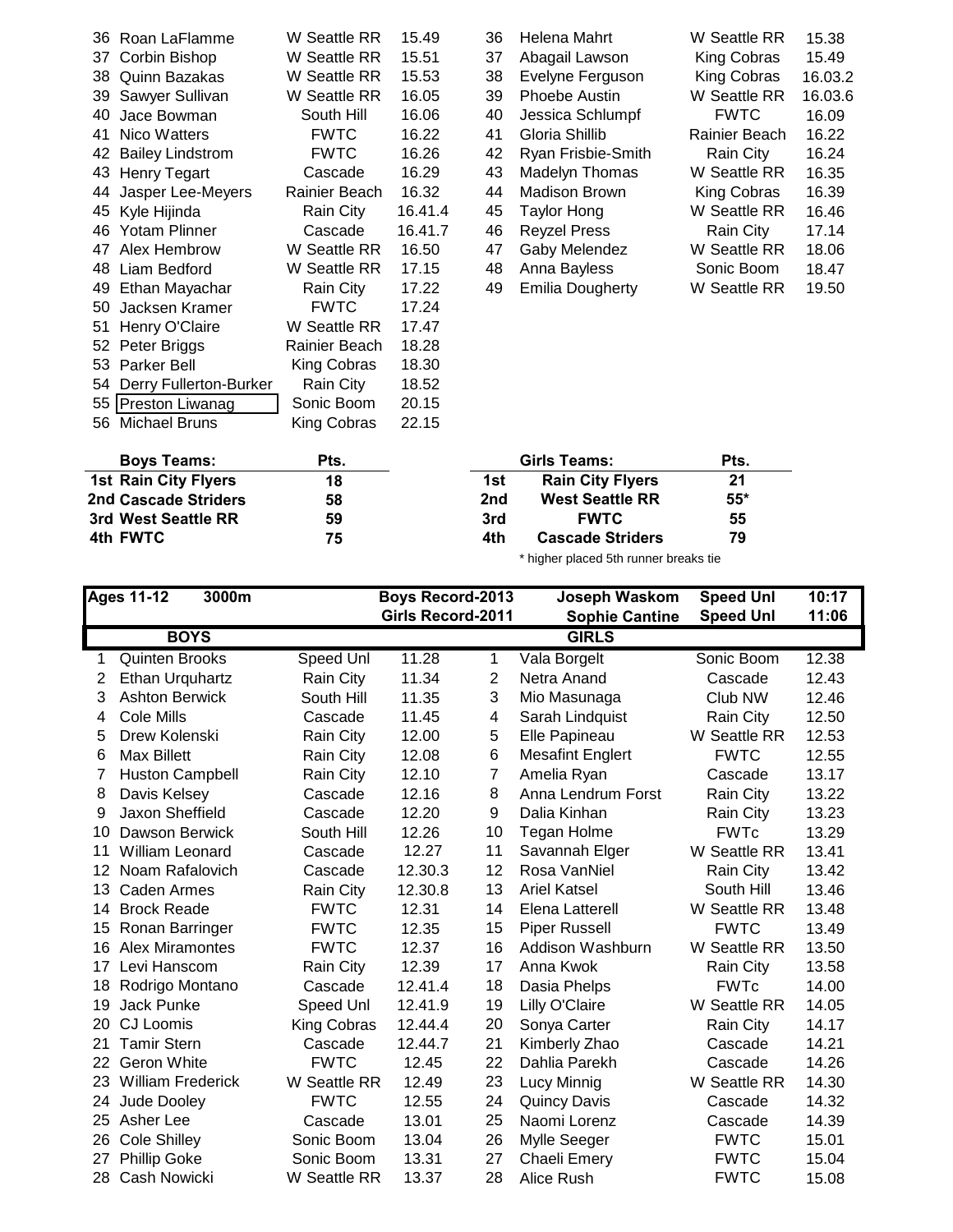| 29. | Oscar Zimmerman           | <b>Rain City</b> | 13.44    | 29 | <b>Margot Chancellor</b> | <b>Barron Park</b> | 15.14 |
|-----|---------------------------|------------------|----------|----|--------------------------|--------------------|-------|
|     | 30 Finn Gilbert           | W Seattle RR     | 13.48    | 30 | <b>Talia Trupin</b>      | Rain City          | 15.21 |
| 31  | <b>Calvin Forsberg</b>    | Cascade          | 13.52    | 31 | Olivia Ellis             | <b>FWTC</b>        | 15.41 |
|     | 32 Leo Stien              | Rain City        | 13.55    | 32 | Annika Weedon            | Sonic Boom         | 15.43 |
|     | 33 Rei Barnett            | Cascade          | 13.57    | 33 | Elise Young              | Cascade            | 15.52 |
|     | 34 Chance Mason           | W Seattle RR     | 14.07    | 34 | Amy Paterson             | Cascade            | 16.11 |
|     | 35 Dylan Zehr             | <b>FWTC</b>      | 14.09.7  | 35 | Lila Breaux              | Rain City          | 16.33 |
|     | 36 Jack Diller            | Rain City        | 14.09.9  | 36 | Zoe Webb                 | Cascade            | 16.38 |
| 37  | Graeme Maclean            | Cascade          | 14.12    | 37 | Taya DeBock              | Sonic Boom         | 16.44 |
| 38  | Milo Campbell             | Rain City        | 14.14    | 38 | <b>Hailey Moberg</b>     | South HIII         | 16.54 |
| 39  | Sawyer Linquist           | una              | 14.16.07 | 39 | <b>Lucy Stewart</b>      | Rainier Beach      | 16.59 |
|     | 40 Gavin Maclean          | Cascade          | 14.16.2  | 40 | Darinah Hou              | Cascade            | 17.08 |
| 41  | Ryan Galloway             | <b>FWTC</b>      | 14.26    | 41 | Maya Surratt             | W Seattle RR       | 17.35 |
|     | 42 Evan Jakubek           | Rain City        | 14.28    | 42 | Daphne Houghton          | W Seattle RR       | 17.44 |
|     | 43 Jet Swart              | W Seattle RR     | 14.31    | 43 | Kailyn Larios            | <b>FWTC</b>        | 17.47 |
| 44  | <b>Syth Strasser</b>      | Sonic Boom       | 14.32    | 44 | Sophia Whitaker          | Sonic Boom         | 18.59 |
|     | 45 Ford Martin            | Speed Unl        | 14.36    | 45 | Bryanna Bullock          | King Cobras        | 19.41 |
|     | 46 Nick Wittmann          | Rain City        | 14.38    |    |                          |                    |       |
| 47  | <b>Hawker Nostrom</b>     | <b>FWTC</b>      | 14.46    |    |                          |                    |       |
| 48  | Owen Thornburg            | Sonic Boom       | 14.53    |    |                          |                    |       |
| 49  | Sam Gianni                | Rain City        | 15.24    |    |                          |                    |       |
| 50  | <b>Griffin Spottswood</b> | Cascade          | 15.26    |    |                          |                    |       |
| 51  | Ryan Ashley               | Cascade          | 15.34    |    |                          |                    |       |
|     | 52 Brayden Forcum         | W Seattle RR     | 15.51    |    |                          |                    |       |
| 53  | Srivas Kandukuri          | Cascade          | 15.55    |    |                          |                    |       |
|     | 54 Jonathan Xie           | Speed Unl        | 15.58    |    |                          |                    |       |
| 55  | Joseph Rush               | <b>FWTC</b>      | 16.14.2  |    |                          |                    |       |
|     | 56 Finnegan Cook          | W Seattle RR     | 16.14.5  |    |                          |                    |       |
| 57  | Jonas Couch               | <b>FWTC</b>      | 16.16    |    |                          |                    |       |
|     | 58 Aidan Busby            | W Seattle RR     | 16.57    |    |                          |                    |       |
|     | 59 Raghav Rahganathan     | Cascade          | 17.36    |    |                          |                    |       |
| 60  | <b>Gregory LaBonte</b>    | Rain City        | 17.42    |    |                          |                    |       |
| 61  | <b>Oliver Cain</b>        | Rain City        | 18.10    |    |                          |                    |       |
|     | 62 Owen Bartkin           | Rain City        | 18.23    |    |                          |                    |       |
|     | 63 Elovan Thomas          | Rain City        | 18.48    |    |                          |                    |       |
|     | 64 Evan Leonard           | <b>FWTC</b>      | 19.16    |    |                          |                    |       |
| 65  | Jack Hembrow              | W Seattle RR     | 21.28    |    |                          |                    |       |
|     |                           |                  |          |    |                          |                    |       |

| 29 Oscar Zimmerman | <b>Rain City</b> | 13.44    | 29 | <b>Margot Chancellor</b> | <b>Barron Park</b> | 15.14 |
|--------------------|------------------|----------|----|--------------------------|--------------------|-------|
| 30 Finn Gilbert    | W Seattle RR     | 13.48    | 30 | <b>Talia Trupin</b>      | Rain City          | 15.21 |
| 31 Calvin Forsberg | Cascade          | 13.52    | 31 | Olivia Ellis             | <b>FWTC</b>        | 15.41 |
| 32 Leo Stien       | Rain City        | 13.55    | 32 | Annika Weedon            | Sonic Boom         | 15.43 |
| 33 Rei Barnett     | Cascade          | 13.57    | 33 | Elise Young              | Cascade            | 15.52 |
| 34 Chance Mason    | W Seattle RR     | 14.07    | 34 | Amy Paterson             | Cascade            | 16.11 |
| 35 Dylan Zehr      | <b>FWTC</b>      | 14.09.7  | 35 | Lila Breaux              | Rain City          | 16.33 |
| 36 Jack Diller     | Rain City        | 14.09.9  | 36 | Zoe Webb                 | Cascade            | 16.38 |
| 37 Graeme Maclean  | Cascade          | 14.12    | 37 | Taya DeBock              | Sonic Boom         | 16.44 |
| 38 Milo Campbell   | Rain City        | 14.14    | 38 | <b>Hailey Moberg</b>     | South HIII         | 16.54 |
| 39 Sawyer Linguist | una              | 14.16.07 | 39 | <b>Lucy Stewart</b>      | Rainier Beach      | 16.59 |
| 40 Gavin Maclean   | Cascade          | 14.16.2  | 40 | Darinah Hou              | Cascade            | 17.08 |
| 41 Ryan Galloway   | <b>FWTC</b>      | 14.26    | 41 | Maya Surratt             | W Seattle RR       | 17.35 |
| 42 Evan Jakubek    | Rain City        | 14.28    | 42 | Daphne Houghton          | W Seattle RR       | 17.44 |
| 43 Jet Swart       | W Seattle RR     | 14.31    | 43 | Kailyn Larios            | <b>FWTC</b>        | 17.47 |
| 44 Syth Strasser   | Sonic Boom       | 14.32    | 44 | Sophia Whitaker          | Sonic Boom         | 18.59 |
| 45 Ford Martin     | Speed Unl        | 14.36    | 45 | Bryanna Bullock          | King Cobras        | 19.41 |
|                    |                  |          |    |                          |                    |       |

| <b>Boys Teams:</b>          | Pts. | GirlsTeams:          | Pts. |
|-----------------------------|------|----------------------|------|
| <b>1st Rain City Flyers</b> | 26   | 1st Rain City Flyers | 39   |
| 2nd Cascade Striders        | 32   | 2nd West Seattle RR  | 52   |
| 3rd FWTC                    | 63   | 3rd FWTC             | 59   |
| 4th West Seattle RR         | 89   | 4th Cascade Striders | 60   |

|    | <b>Ages 13-14</b><br>4000m |             | <b>Boys Record-2010</b>  |    | <b>Charlie Barringer</b> | $\mathsf{cs}$ | 13:25 |
|----|----------------------------|-------------|--------------------------|----|--------------------------|---------------|-------|
|    |                            |             | <b>Girls Record-2017</b> |    | <b>Ella Borsheim</b>     | <b>FWTC</b>   | 14:34 |
|    | <b>BOYS</b>                |             |                          |    | <b>GIRLS</b>             |               |       |
|    | <b>Will Sandnes</b>        | Rain City   | 14.04                    | 1  | Ava Borshiem             | <b>FWTC</b>   | 14.54 |
| 2  | Andrew Dunne-Loper         | Rain City   | 14.19                    | 2  | Ella Budden              | Speed Unl     | 14.59 |
| 3  | Sam Schubert               | Rain City   | 14.28                    | 3  | Katelyn Galloway         | <b>FWTC</b>   | 15.55 |
| 4  | Joachim Jakuc              | Cascade     | 14.36                    | 4  | Julia Couch              | <b>FWTC</b>   | 16.36 |
| 5  | Hudson Atrosh              | Speed Unl   | 14.52                    | 5  | <b>Claire Swihart</b>    | Rain City     | 17.04 |
| 6  | Duncan Frisbie-Smith       | Rain City   | 15.28                    | 6  | Sophia Litton            | W Seattle RR  | 17.20 |
|    | Daniel Montano             | Cascade     | 15.33                    |    | Talia Wilson             | Cascade       | 17.36 |
| 8  | Keefe Russell              | <b>FWTC</b> | 15.49                    | 8  | Emma Boyce               | Rain City     | 17.41 |
| 9  | <b>Zack Wilkins</b>        | Cascade     | 15.52                    | 9  | <b>Brooklyn Welch</b>    | Rain City     | 17.47 |
| 10 | Keith Hunter               | Rain City   | 16.10.09                 | 10 | Sierra Mason             | W Seattle RR  | 17.48 |
| 11 | Brennen Bowman             | South Hill  | 16.10.9                  | 11 | Sophie Holliner          | Speed Unl     | 17.56 |
|    | 12 Aaron Belltran          | <b>FWTC</b> | 16.17                    | 12 | Yesenia Soriano          | <b>FWTC</b>   | 18.50 |
| 13 | Jack Bigelow               | Rain City   | 16.18                    | 13 | Nicole Mihaylova         | Cascade       | 19.03 |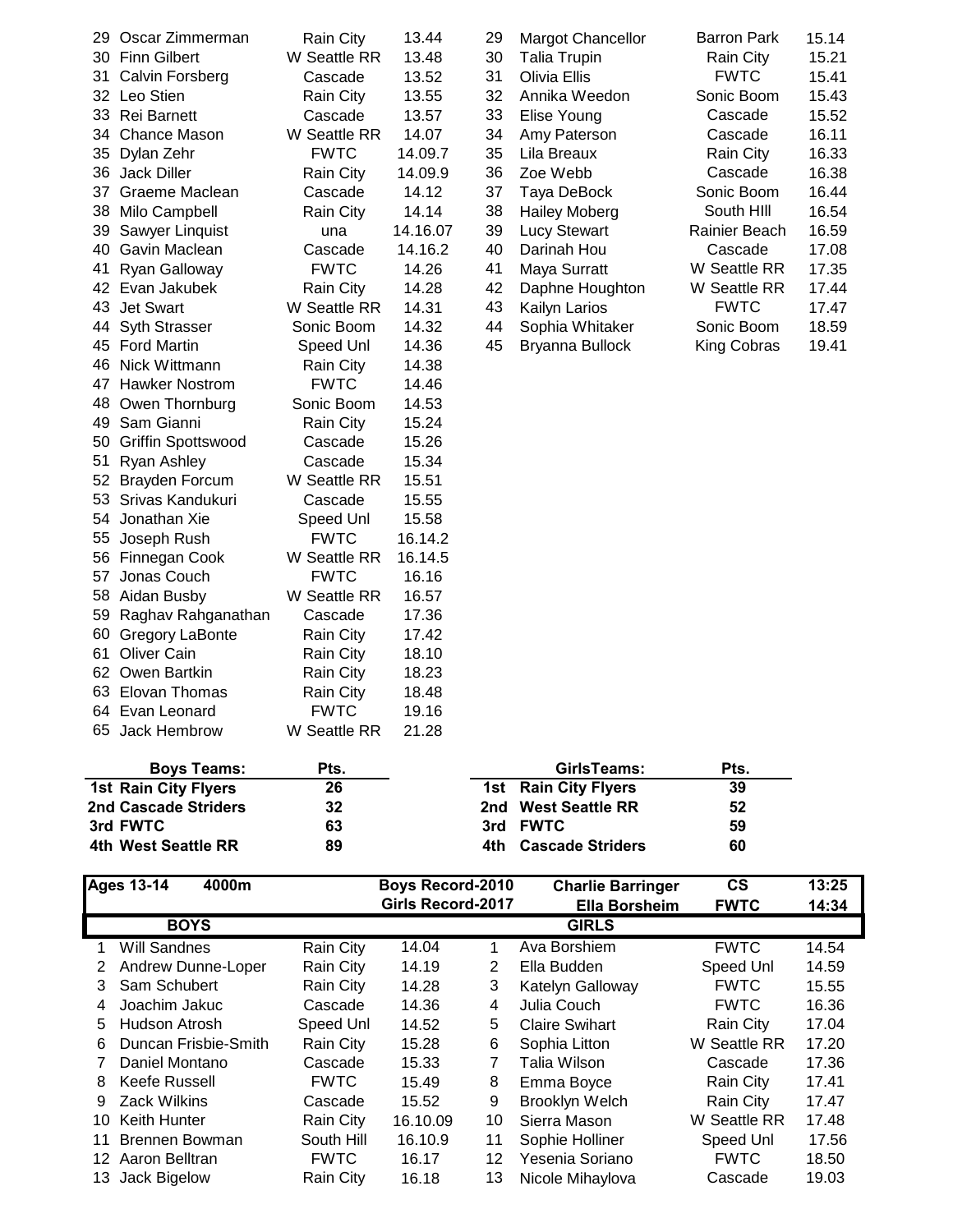| 14 | Toren Christensen         | Cascade       | 16.21 |
|----|---------------------------|---------------|-------|
| 15 | Nathan Hudders            | Rain City     | 16.31 |
| 16 | Dexter Stevens            | Rain City     | 16.34 |
| 17 | <b>Preston Wolfe</b>      | <b>FWTC</b>   | 16.49 |
| 18 | <b>Taylor Frederick</b>   | W Seattle RR  | 16.59 |
| 19 | Joe Flora                 | Rain City     | 17.05 |
| 20 | <b>Cameron Trichel</b>    | Speed Unl     | 17.07 |
| 21 | <b>Isaak Friis-Alfers</b> | W Seattle RR  | 17.09 |
| 22 | <b>Connor Delaney</b>     | W Seattle RR  | 17.20 |
| 23 | <b>Thomas Stacey</b>      | Rain City     | 17.38 |
| 24 | <b>Michael Bowles</b>     | South Hill    | 18.04 |
| 25 | Yusuf Moazzam             | Cascade       | 18.08 |
| 26 | <b>Charles Lyons</b>      | King Cobras   | 18.34 |
| 27 | Nathan Kane               | Rainier Beach | 18.47 |
| 28 | Theodore Wipplinger       | Rain City     | 19.19 |
| 29 | <b>Matthew Bedrosian</b>  | Cascade       | 19.36 |
| 30 | Owen Hill                 | W Seattle RR  | 19.51 |
| 31 | Simeon McAdams            | Rain City     | 20.32 |
| 32 | Antoine Artigalas         | Rain City     | 21.31 |
| 33 | <b>Carter Garrison</b>    | Rain City     | 21.52 |
| 34 | Orion Koosmann            | <b>FWTC</b>   | 22.26 |
| 35 | Mihir Nair                | Cascade       | 23.36 |
| 36 | Finnegan Liddell          | W Seattle RR  | 26.56 |
| 37 | Jason Mount               | W Seattle RR  | 27.25 |
|    |                           |               |       |

| 14 Toren Christensen  | Cascade      | 16.21 |    | 14 Samantha Sherick | W Seattle RR  | 19.18   |
|-----------------------|--------------|-------|----|---------------------|---------------|---------|
| 15 Nathan Hudders     | Rain City    | 16.31 |    | 15 Mia Mayachar     | Rain City     | 19.30   |
| 16 Dexter Stevens     | Rain City    | 16.34 |    | 16 Mary Rush        | <b>FWTC</b>   | 19.45   |
| 17 Preston Wolfe      | <b>FWTC</b>  | 16.49 | 17 | Sarah Ami Kameda    | Rain City     | 19.58   |
| 18 Taylor Frederick   | W Seattle RR | 16.59 |    | 18 Emmie McGrew     | una           | 21.20   |
| 19 Joe Flora          | Rain City    | 17.05 |    | 19 Raina Briggs     | Rainier Beach | 22.07   |
| 20 Cameron Trichel    | Speed Unl    | 17.07 | 20 | Stella Klem         | W Seattle RR  | 22.59.5 |
| 21 Isaak Friis-Alfers | W Seattle RR | 17.09 | 21 | Ruby Kerwin         | W Seattle RR  | 22.59.8 |
| 22 Connor Delaney     | W Seattle RR | 17.20 |    | 22 Kythanna Bulloch | King Cobras   | 27.07   |
| 23 Thomas Stacey      | Rain City    | 17.38 |    | 23 Lily Mount       | W Seattle RR  | 28.02   |
|                       |              |       |    |                     |               |         |

| <b>Boys Teams:</b>          | Pts. | Girls Teams:         | Pts. |  |
|-----------------------------|------|----------------------|------|--|
| <b>1st Rain City Flyers</b> | 19   | 1st FWTC             | 27   |  |
| 2nd Cascade Striders        | 39   | 2nd Rain City Flyers | 41   |  |
| 3rd West Seattle RR         | 64   | 3rd West Seattle RR  | 52   |  |

| l15 - 16 4000m  |            | <b>Boys Record-2004</b><br>Girls Record-1999 | <b>Michael Chinchar</b><br>Amy Lia            | <b>FWTC</b><br><b>ESno TC</b> | 13:13<br>15:41 |
|-----------------|------------|----------------------------------------------|-----------------------------------------------|-------------------------------|----------------|
| Kyllor Strasser | Sonic Boom | 24.39                                        | Kelsev Ballard<br><b>Terra-Linh Philbrick</b> | <b>FWTC</b><br><b>FWTC</b>    | 17.05<br>22.14 |

| 4000m<br>Open (over 18) |                        | Men          | Record-2007 |                | <b>John Timeus</b>       | <b>FWTC</b>   | 12:30          |
|-------------------------|------------------------|--------------|-------------|----------------|--------------------------|---------------|----------------|
|                         |                        | Women        |             | Record-1995    | <b>Louann Edwards</b>    | Cascade       | 15:42          |
| <b>MEN</b>              |                        |              |             |                | <b>WOMEN</b>             |               |                |
|                         |                        |              |             |                |                          |               |                |
|                         | Craig Maclean          | Cascade      | 13.57       | 1              | Flora Galloway           | <b>FWTC</b>   | 20.54          |
| 2                       | Joe Johnson            | Cascade      | 14.13       | $\overline{c}$ | <b>Angela Russell</b>    | <b>FWTC</b>   | 21.24          |
| 3                       | James Powell           | W Seattle RR | 15.05       | 3              | Karen King               | Rain City     | 21.32          |
| 4                       | <b>Tyler Eidsmoe</b>   | <b>FWTC</b>  | 15.12       | 4              | Sarah Dooley             | <b>FWTC</b>   | 22.55          |
| 5                       | Andrew Leonard         | Cascade      | 15.18       | 5              | Kristina Sing            | <b>FWTC</b>   | 24.52          |
| 6                       | <b>Steve Corley</b>    | Cascade      | 15.36       | 6              | Elizabeth Zehr           | <b>FWTC</b>   | 26.29          |
| 7                       | Mike Linenfelser       | Sonic Boom   | 15.45       | 7              | Makaylee Randal          | King Cobras   | 26.35          |
| 8                       | Mark Dooley            | <b>FWTC</b>  | 16.53       | 8              | Shawn Harju              | <b>FWTC</b>   | 27.25          |
| 9                       | Mason Bowman           | South Hill   | 18.28       | 9              | Angie Miramontes         | <b>FWTC</b>   | 31.27          |
| 10                      | Connor Linenfelser (8) | Sonic Boom   | 19.01       |                |                          |               |                |
| 11                      | Andy Mason             | W Seattle RR | 19.31       |                | <b>Total Finishers =</b> | 408           |                |
| 12                      | Jamey Sing             | <b>FWTC</b>  | 19.53       |                |                          |               |                |
| 13                      | Bryan Kramer           | <b>FWTC</b>  | 21.14       |                |                          | $9-10$ boys   | 56             |
|                         |                        |              |             |                |                          | $9-10$ girls  | 49             |
|                         |                        |              |             |                |                          | 11-12 boys    | 65             |
|                         |                        |              |             |                |                          | $11-12$ girls | 45             |
|                         |                        | 6 & u B & G  | 35          |                |                          | 13-14 boys    | 37             |
|                         |                        | 7-8 girls    | 25          |                |                          | 13-14 girls   | 23             |
|                         |                        | 7-8 boys     | 48          |                |                          | 15-16 boys    | 1              |
|                         |                        |              |             |                |                          | 15-16 girls   | $\overline{2}$ |
|                         |                        |              |             |                |                          | Open          | 22             |